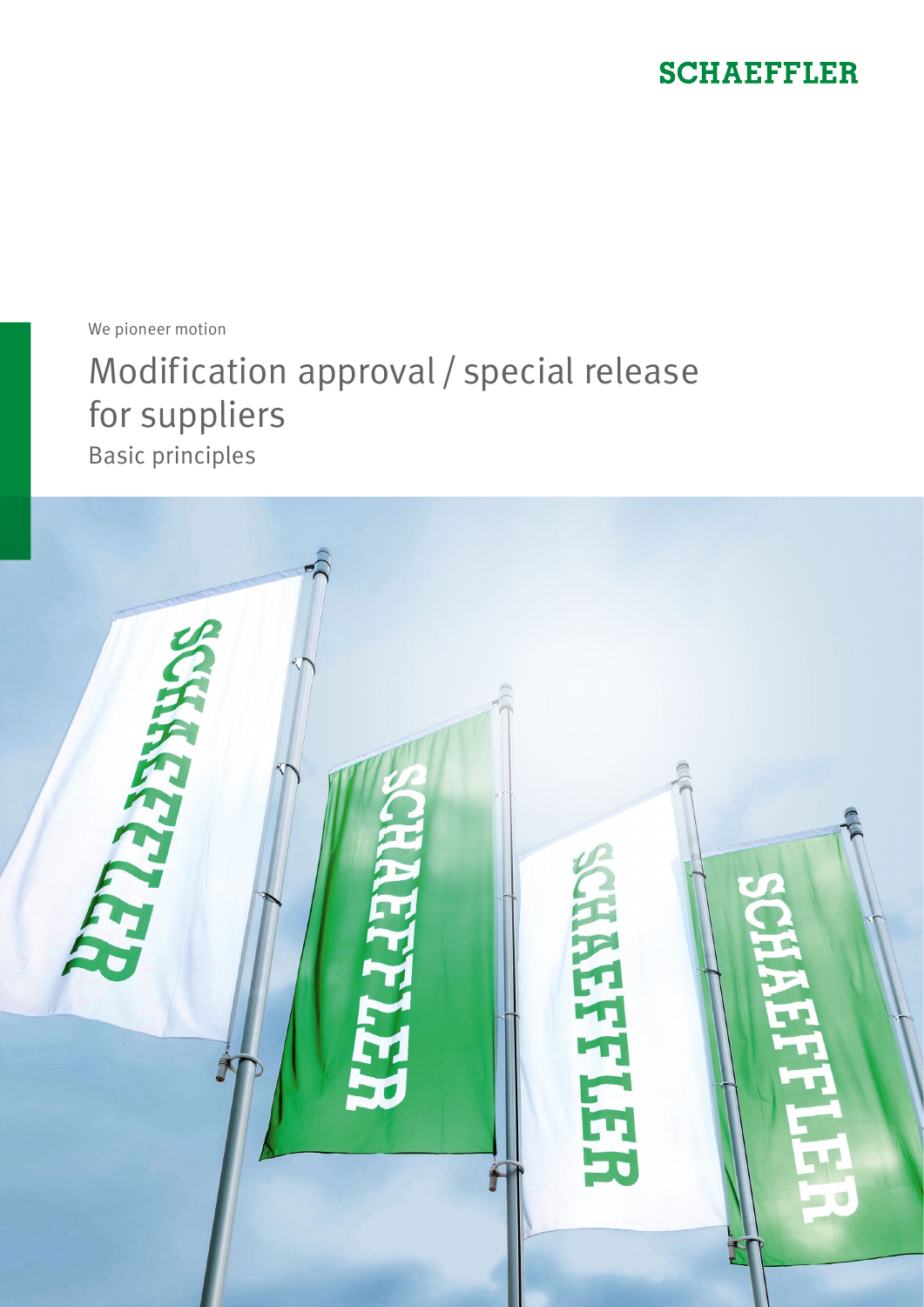## Content

| 1.  | <b>Scope</b>                                  | 3              |
|-----|-----------------------------------------------|----------------|
| 2.  | <b>Purpose</b>                                | 3              |
| 3.  | <b>Definition</b>                             | 4              |
| 3.1 | Special release                               | 4              |
| 3.2 | Self-notification                             | 4              |
|     | 3.3 Process change                            | 4              |
| 4.  | <b>Application procedure</b>                  | 5              |
|     | 4.1 Special release                           | 5              |
|     | 4.2 Self-notification                         | 5              |
|     | 4.3 Product modification                      | 6              |
|     | 4.4 Process change                            | 6              |
|     | 4.5 Production transfer                       | 6              |
| 5.  | Procedure for completing the application form | $\overline{7}$ |
| 5.1 | Form                                          | 7              |
| 5.2 | Numbers explanation                           | 8              |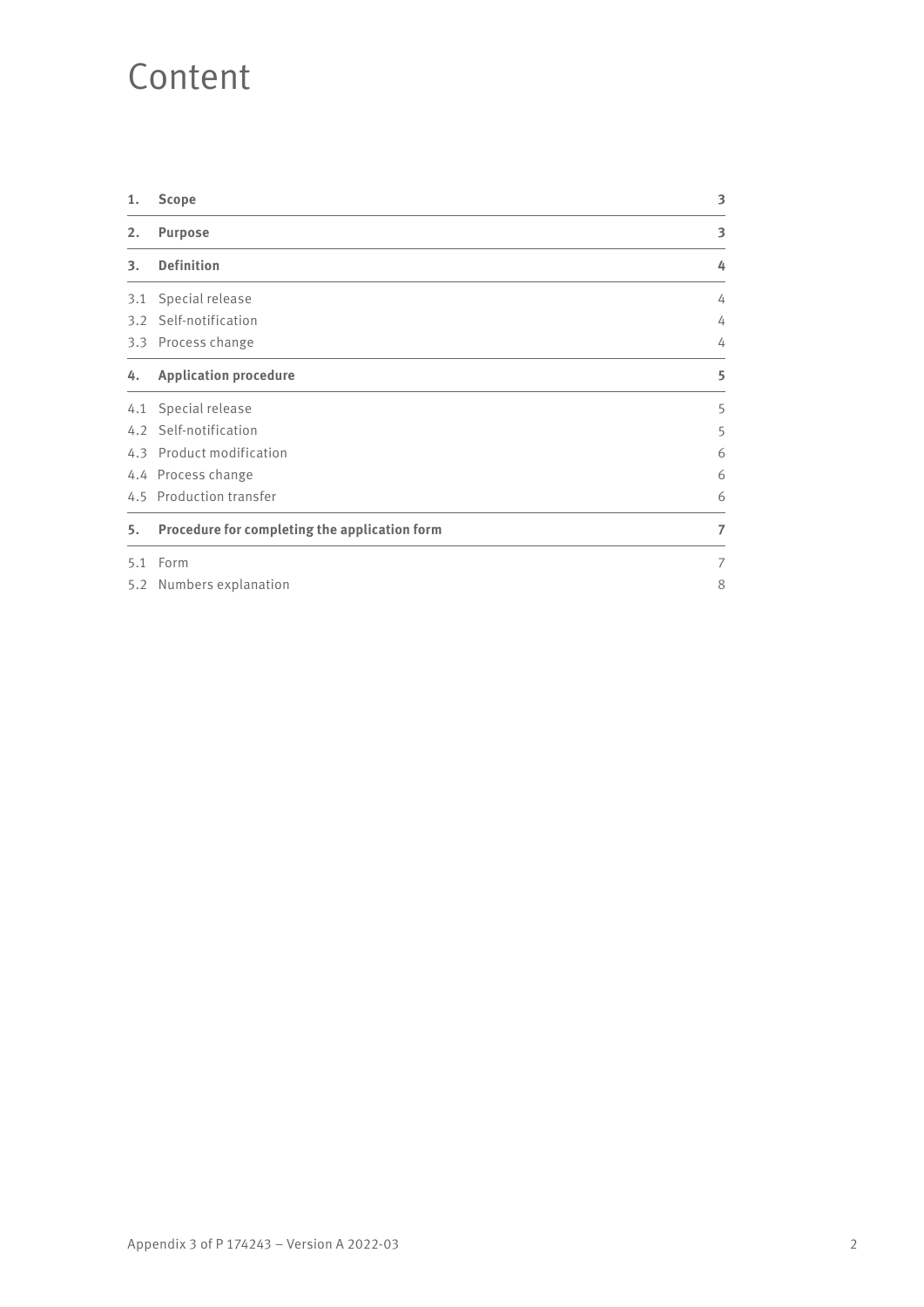## 1. Scope

This document provides information for suppliers of the Schaeffler Group in order to coordinate changes or a special approval with Schaeffler at an early stage in the case of different specifications.

It describes how the supplier applies for a special release/modification in the case of deviating product characteristics or changes to the product, process, material, tool or production site (storage space or production site) – also in the case of sub-suppliers – to Schaeffler after the initial sample has been released.

## 2. Purpose

This procedure is intended to ensure that the supplier coordinates changes to the product, the manufacturing process, tools or production location (relocation) or deviations from drawings or specifications with Schaeffler at an early stage. This also applies to changes at its sub-suppliers.

This standard is to be applied by all suppliers in the event of a deviation or change, unless Schaeffler explicitly waives this in writing.

If the supplier has a template with the same content, he can request its use from Schaeffler in writing.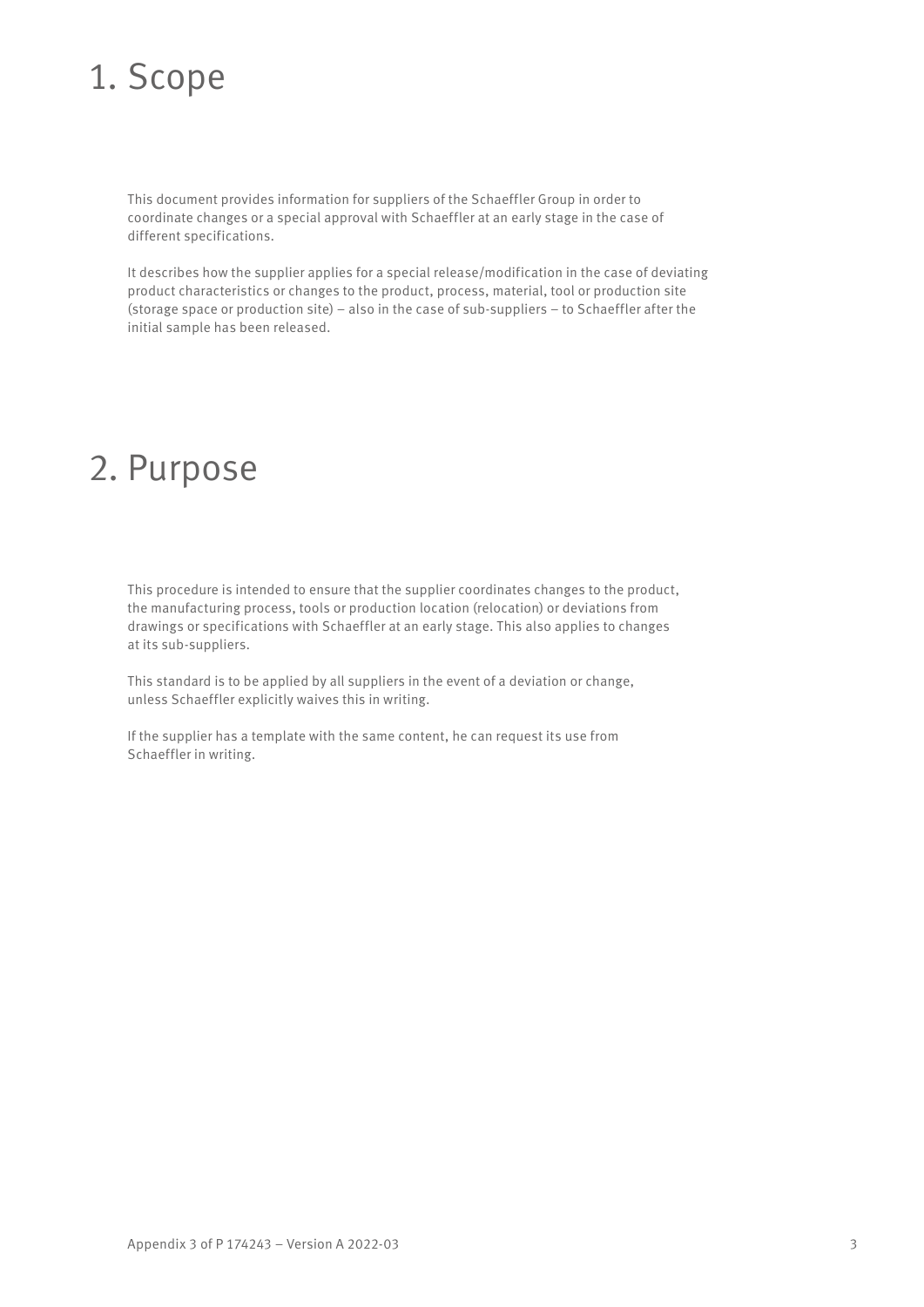## 3. Definition

The terms used in this document are explained here. This should help the supplier to select the right application for every possible deviation/change.

#### **3.1 Special release**

If the deviation will only be in use for a limited time, this requires a special release. Reasons for a special release can be:

- Products out of specification limits
- Using alternative gauges
- Using alternative packaging
- Using a different production unit
- Using a different supplier.

This means that a special release can be given for already produced parts and/or parts which will be produced in future.

#### **3.2 Self-notification**

If the supplier only detects defects after delivery of the goods and informs Schaeffler of these defective parts before the defect is detected by Schaeffler, this is considered as self-notification by Schaeffler and is not taken into account negatively in the supplier evaluation (see brochure "Supplier evaluation").

#### **3.3 Process change**

If there is a deviation from the manufacturing process used during the initial sampling (PPAP/VDA PPA) without affecting the product specification, this is to be understood as a process change. For example:

- Elocation of production
- Using a different supplier for input material
- Using a different production machine
- Change in production sequence
- Change in production technology
- Changed tooling (only form giving tools as moulding, forging, …)
- Changed inspection process, changed inspection frequency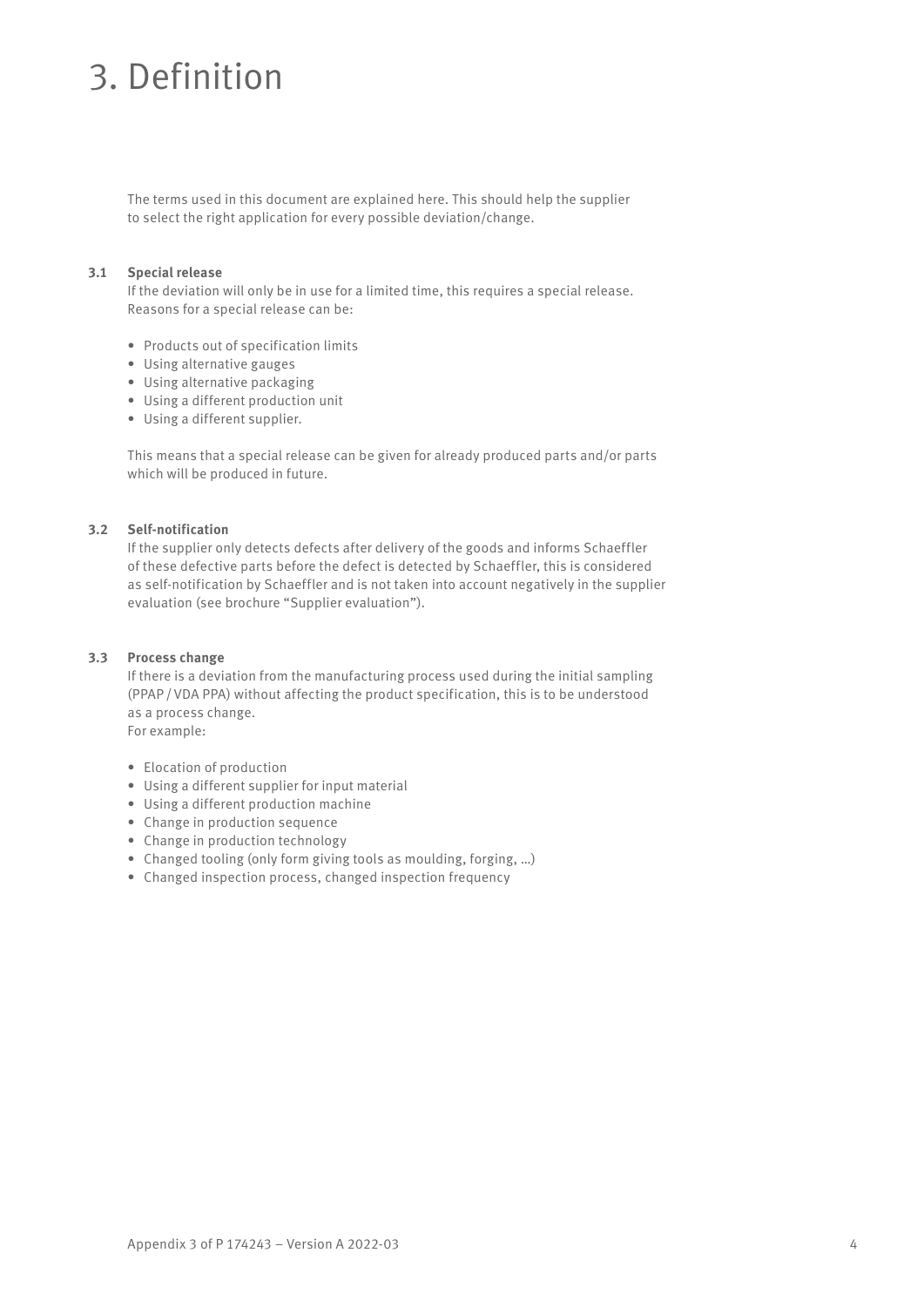## 4. Application procedure

The application is made by sending in the completed form (Appendix 1 or Appendix 1 and 2) to the contact person at Schaeffler indicated on the order.

A manual signature on this form is not required, the submission of an application by a representative of the supplier is understood as sufficient authorisation.

#### **4.1 Special release**

A special release is to be understood as a time-limited deviation from the target state. A special release can also be requested for the period until the introduction of a requested change.

In the case of a deviation from the drawing or specification, a special release must be obtained from the contact person at Schaeffler indicated on the order before the product is delivered to Schaeffler.

This also applies if there is to be a shortterm deviation from the approved series process, e.g. use of an alternative process or machine.

When applying for a special release, the reason for the occurrence of this deviation shall be stated. In order to correct the deviation(s), the supplier shall plan suitable corrective measures and list them in the application with responsibilities and deadlines.

Cause and corrective action can also be taken by using an 8D Report attached to the application (see brochure "Complaint process for suppliers").

Depending on the circumstances, a special release is limited either to a specific delivery period or to a specific delivery quantity / lot size. The implementation period of the defined corrective measures also serves to define this limit.

Before delivery of the relevant products, the supplier must have received Schaeffler's approval in written or electronic form. The parts concerned should be separated from other parts and being specially marked. For this purpose, a copy of the special release must be enclosed with the delivery documents and additionally visibly affixed to the packaging units.

Delivery of defect parts without an approved special release will cause a supplier claim, which is negatively influencing the supplier evaluation (see brochure "Supplier evaluation").

#### **4.2 Self-notification**

If the supplier only detects deviations from the agreed scope of delivery after the goods have been delivered to Schaeffler, the supplier must immediately inform the receiving Schaeffler plant of this matter.

In this case, Schaeffler will create a complaint in the form of a defect notification to record all additional costs incurred.

This notice of defects is then not taken into account in the supplier evaluation. The supplier will be charged with the recorded additional costs.

In the event of a self-notification, it is also necessary to provide information about the root cause and the planned corrective measures.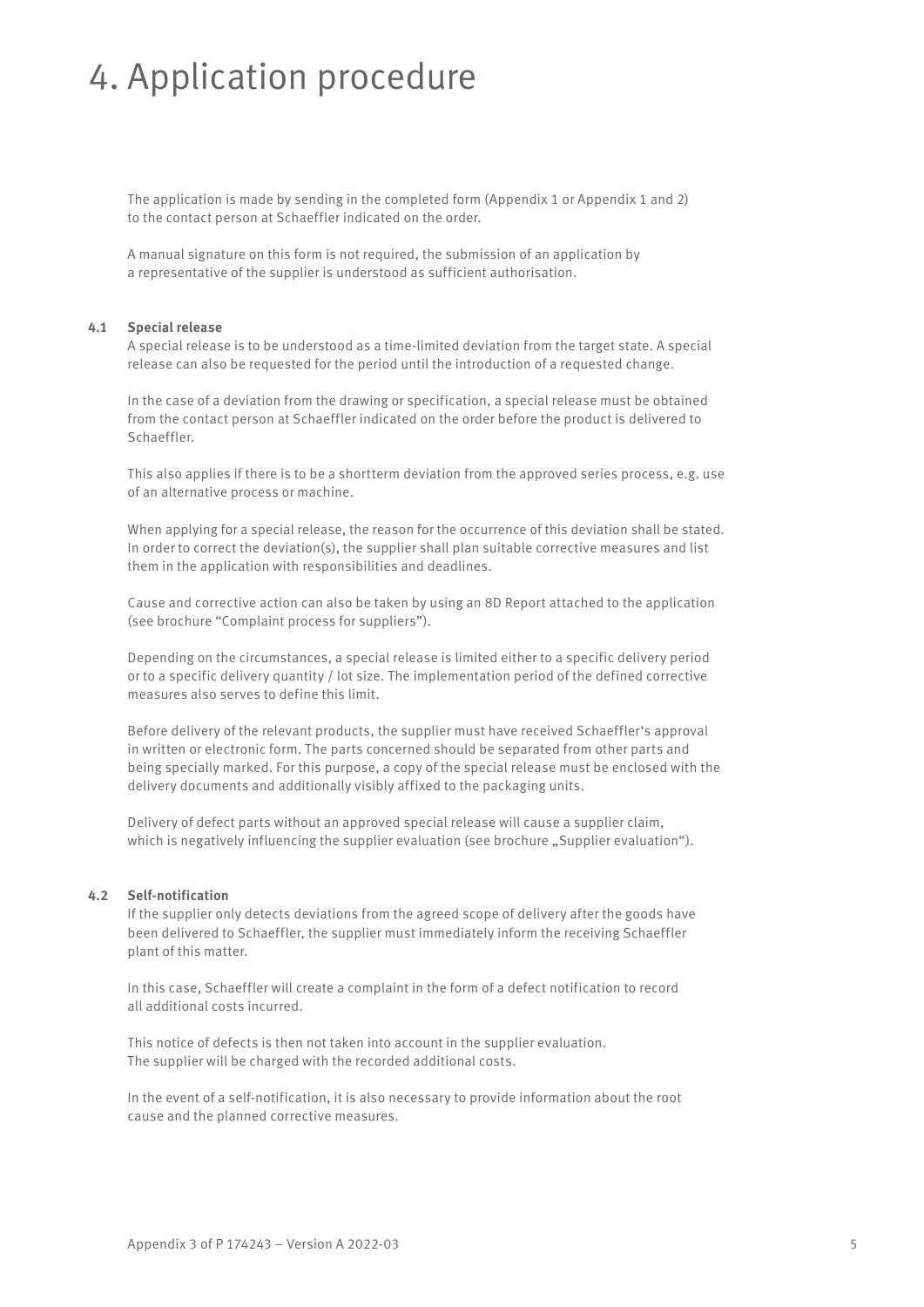#### **4.3 Product modification**

If the supplier wishes to make changes to the specification, a product change must be applied for.

Furthermore, the supplier must define suitable measures for the introduction of the product change, specifying the responsible persons and dates, and attach them to the application. Only after checking the effect of these changes and approval by the responsible Schaeffler departments may the supplier introduce the changes.

Schaeffler's approval must be received by the supplier in written or electronic form before the change is introduced.

#### **4.4 Process change**

If the supplier wishes to make permanent changes to the process, these must be described in detail before implementation and applied for using the application form according to Appendix 1.

After Schaeffler has checked the application, the supplier will be informed of the decision and, if change approval has been granted, of the procedural next steps.

#### **4.5 Production transfer**

A planned relocation must be notified in sufficient time before it is carried out by the supplier to the contact person at Schaeffler indicated on the order with the application form according to Appendix 1 and, for the presentation of the relocation planning, additionally with the relocation checklist, Phase 1 – Project Preparation according to Appendix 2.

After Schaeffler has checked the application and the checklist, the supplier will be informed of the decision and, if change approval has been granted, of the procedural next steps.

With the introduction of the change, a new initial sampling or change sampling must be carried out (s. brochure "Production process and product approval for suppliers").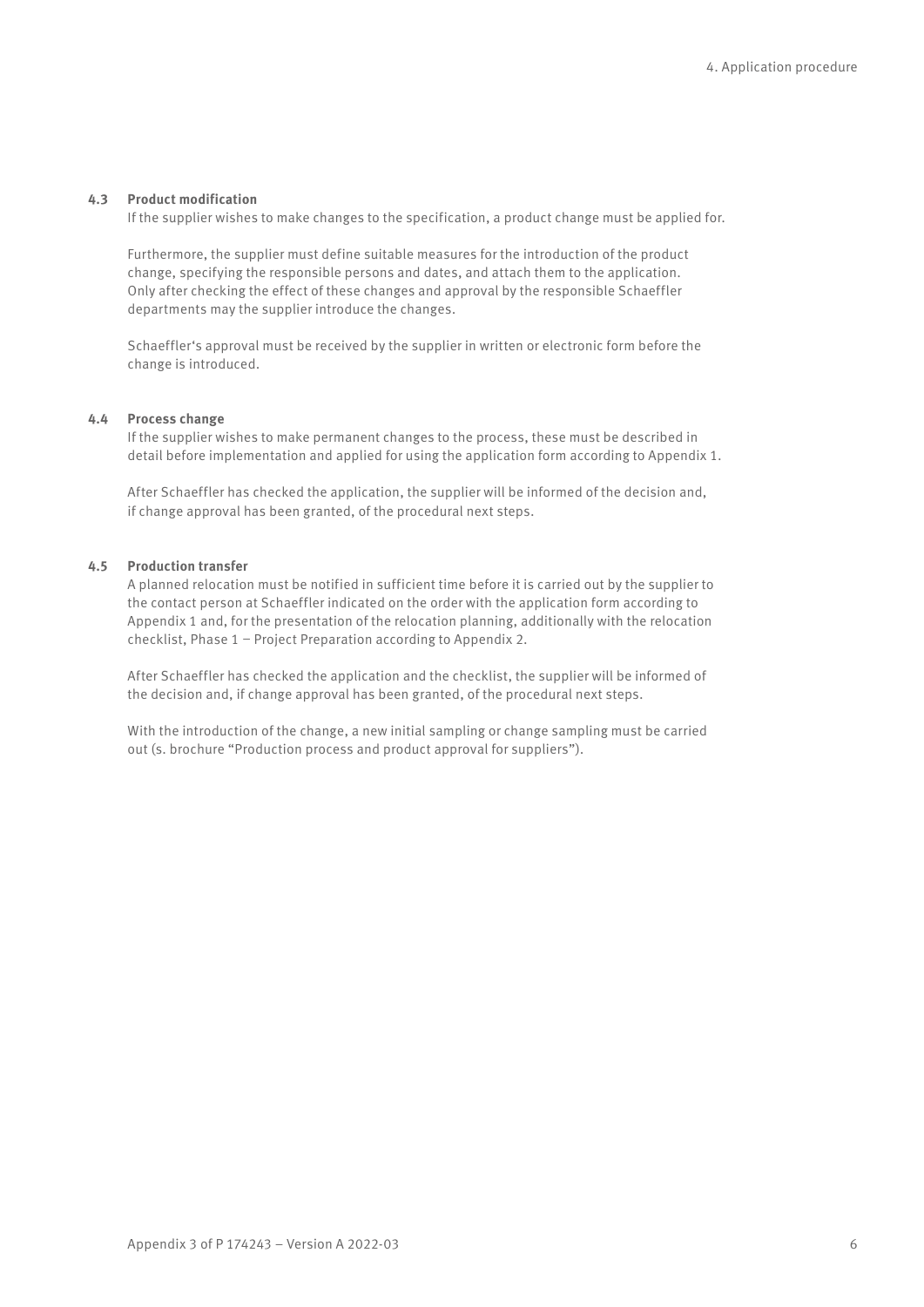## 5. Procedure for completing the application form

To provide help for editing the form, it is shown with numbers. The explanations for the numbers are listed below the figure.

#### **5.1 Form**

#### Antrag für / Request for

(Zutreffendes bitte auswählen / Please check applicable)

Anderung an Produkt-Spezifikation (z. B.: Produktzeichnung) / Modification of Part Specification (i.e. drawing) Anderung am Herstellprozess oder Werkzeug / Modification of Production Process or Tooling Sonderfreigabe / Special Release

| Kunde / Customer<br>2                                                                                                                                                                                                                                                                                                                                                                                                                                                                                                                                                                                         | Abnahmewerk / Customer site                                       | 3                                                                                                                       |                                      | <b>Betroffene Menge</b><br>9<br>Affected quantity |    |  |  |  |
|---------------------------------------------------------------------------------------------------------------------------------------------------------------------------------------------------------------------------------------------------------------------------------------------------------------------------------------------------------------------------------------------------------------------------------------------------------------------------------------------------------------------------------------------------------------------------------------------------------------|-------------------------------------------------------------------|-------------------------------------------------------------------------------------------------------------------------|--------------------------------------|---------------------------------------------------|----|--|--|--|
| Name Lieferant / Supplier<br>4                                                                                                                                                                                                                                                                                                                                                                                                                                                                                                                                                                                | Produktionsstandort / Production site                             | 5                                                                                                                       | Liefermenge<br><b>Total quantity</b> |                                                   | 10 |  |  |  |
| Technische Ausführung / Index                                                                                                                                                                                                                                                                                                                                                                                                                                                                                                                                                                                 | 6                                                                 |                                                                                                                         | Charge<br>Lot no.                    |                                                   |    |  |  |  |
| Technical execution / Index                                                                                                                                                                                                                                                                                                                                                                                                                                                                                                                                                                                   | (ECV-Nummer)<br>(Teildokument)<br>(ECV-number)<br>(Document part) | (Index)<br>(Index)                                                                                                      | Sonstiges<br>Others                  |                                                   |    |  |  |  |
| Produktzeichnung / Version<br>Product drawing / Version                                                                                                                                                                                                                                                                                                                                                                                                                                                                                                                                                       |                                                                   | Zeichnungstyp) (Zeichnungsnummer) (Teildokument) (Version)<br>(Drawing type) (Drawing number) (Document part) (Version) |                                      | Bezeichnung                                       |    |  |  |  |
| SAP Material Nr. / no                                                                                                                                                                                                                                                                                                                                                                                                                                                                                                                                                                                         | Bestellnummer /<br>Purchase Order No.                             |                                                                                                                         |                                      |                                                   |    |  |  |  |
| Beschreibung und Begründung / Description and reasons                                                                                                                                                                                                                                                                                                                                                                                                                                                                                                                                                         |                                                                   |                                                                                                                         |                                      |                                                   |    |  |  |  |
| Ursache /<br>14<br><b>Root Cause</b>                                                                                                                                                                                                                                                                                                                                                                                                                                                                                                                                                                          |                                                                   |                                                                                                                         |                                      |                                                   |    |  |  |  |
| Geplante Korrekturmaßnahmen / planned corrective actions                                                                                                                                                                                                                                                                                                                                                                                                                                                                                                                                                      |                                                                   |                                                                                                                         |                                      |                                                   |    |  |  |  |
| Maßnahme /<br>15<br>corrective actions                                                                                                                                                                                                                                                                                                                                                                                                                                                                                                                                                                        | Verantwortlich /<br>responsible                                   |                                                                                                                         | Termin /<br>target date              |                                                   |    |  |  |  |
|                                                                                                                                                                                                                                                                                                                                                                                                                                                                                                                                                                                                               |                                                                   |                                                                                                                         |                                      |                                                   |    |  |  |  |
| Antragsteller                                                                                                                                                                                                                                                                                                                                                                                                                                                                                                                                                                                                 | Telefon                                                           | Datum                                                                                                                   |                                      |                                                   |    |  |  |  |
| 16<br>Applicant<br>Hirweis:                                                                                                                                                                                                                                                                                                                                                                                                                                                                                                                                                                                   | Phone                                                             | Date                                                                                                                    |                                      |                                                   |    |  |  |  |
| Diese Genehmigung entbindet den Lieferanten in keiner Weise von seiner vertraglichen Verpflichtung, alle nicht von dieser Änderungsgenehmigung / Sonderfreigabe betroffenen Merkmale oder<br>Produkteigenschaften einzuhalten, die in Lastenheft / Spezifikationen und/oder anhand bereits früher getesteten und genehmigten Mustern festgelegt sind. Der Lieferant trägt die Verantwortung für die<br>beantragten Änderungsgenehmigungen bzw. Sonderfreigaben, wenn die ursprünglich genehmigte Funktion und/oder Eigenschaften des Produktes negativ beeinflusst werden.                                    |                                                                   |                                                                                                                         |                                      |                                                   |    |  |  |  |
| Remark:<br>This approval does not absolve the supplier in any way from his contractual obligation to achieve all of the features or product characteristics that are unaffected by this MOdWcation Approval or Special<br>Release and which are defined in the design requirements/specifications and/or have been achieved by samples which have been tested and approved previously. The supplier bears responsibility for<br>the requested modification approvals and special releases if they have a negative influence on the function and/or on the characteristics of the originally approved product. |                                                                   |                                                                                                                         |                                      |                                                   |    |  |  |  |
| Wird vom Kunden ausgefüllt [nur verwenden, wenn kein SAP-EP1 Ausdruck verfügbar ist]<br>To be completed by the customer [only use when there is no SAP-EP1 print out available]                                                                                                                                                                                                                                                                                                                                                                                                                               |                                                                   |                                                                                                                         |                                      |                                                   |    |  |  |  |
| Referenznummer des Kunden / Customer reference no.                                                                                                                                                                                                                                                                                                                                                                                                                                                                                                                                                            |                                                                   |                                                                                                                         |                                      |                                                   |    |  |  |  |
| <b>Entscheidung / Decision</b>                                                                                                                                                                                                                                                                                                                                                                                                                                                                                                                                                                                |                                                                   |                                                                                                                         |                                      |                                                   |    |  |  |  |
| Bis / Until<br>Freigabe / Release<br>Abgelehnt / Rejected<br>Menge / Quantity<br>Freigabe mit Auflagen / Conditional                                                                                                                                                                                                                                                                                                                                                                                                                                                                                          |                                                                   |                                                                                                                         |                                      |                                                   |    |  |  |  |
| approval<br>Charge / Lot no                                                                                                                                                                                                                                                                                                                                                                                                                                                                                                                                                                                   |                                                                   |                                                                                                                         |                                      |                                                   |    |  |  |  |
| Auflagen/Begründung bei Ablehnung / Conditions/reasons in case of rejection                                                                                                                                                                                                                                                                                                                                                                                                                                                                                                                                   |                                                                   |                                                                                                                         |                                      |                                                   |    |  |  |  |
| Name                                                                                                                                                                                                                                                                                                                                                                                                                                                                                                                                                                                                          | Abteilung / Department<br>Datum / Date                            |                                                                                                                         | Telefon / Phone                      | E-Mail                                            |    |  |  |  |
|                                                                                                                                                                                                                                                                                                                                                                                                                                                                                                                                                                                                               |                                                                   |                                                                                                                         |                                      |                                                   |    |  |  |  |